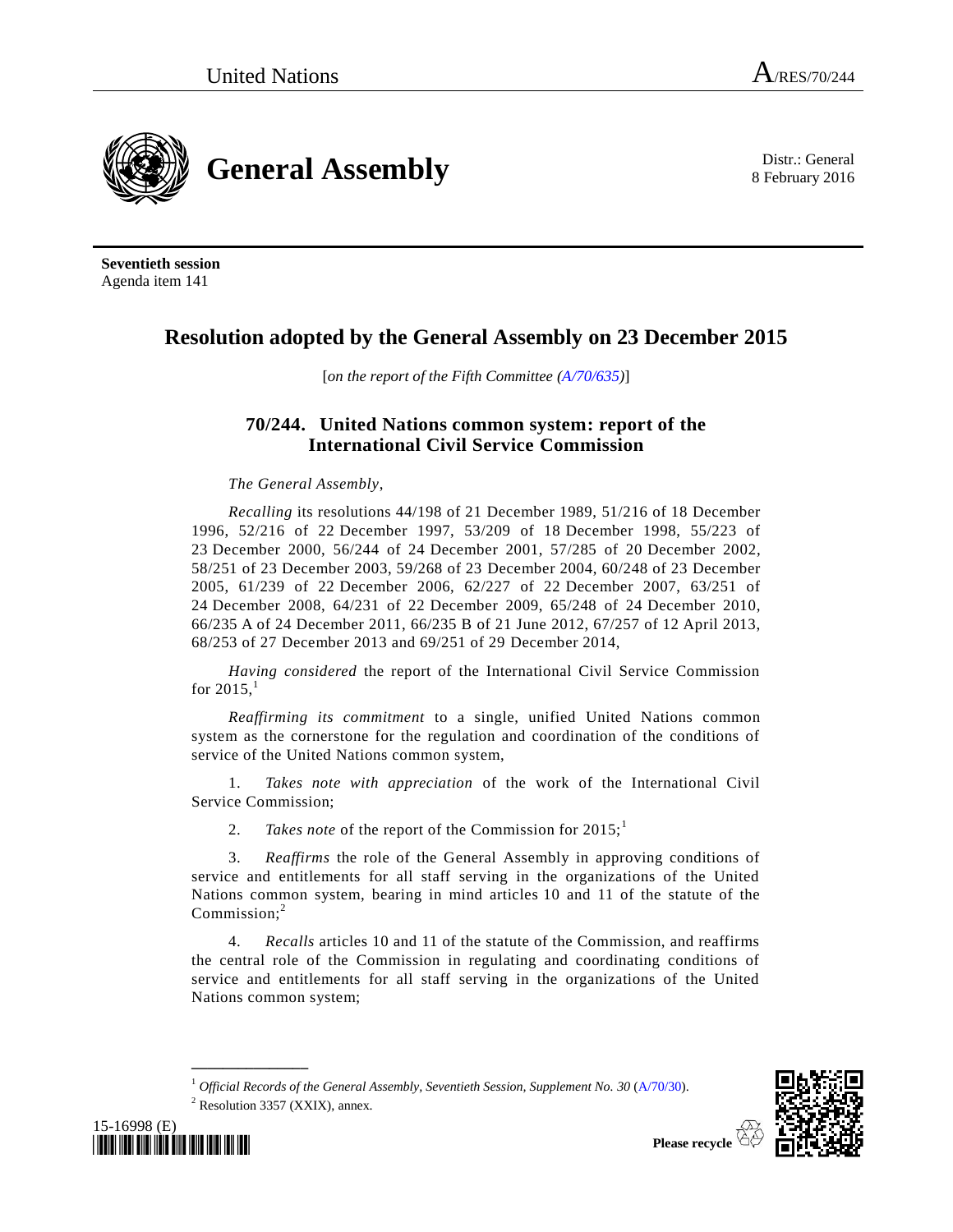**I**

## **Conditions of service applicable to both categories of staff**

## **Mandatory age of separation**

*Decides* that the mandatory age of separation for staff recruited before 1 January 2014 should be raised by the organizations of the United Nations common system to 65 years, at the latest by 1 January 2018, taking into account the acquired rights of staff;

#### **II**

## **Conditions of service of staff in the Professional and higher categories**

## **A. Base/floor salary scale**

*Recalling* its resolution 44/198, by which it established a floor net salary level for staff in the Professional and higher categories by reference to the corresponding base net salary levels of officials in comparable positions serving at the base city of the comparator civil service (the United States federal civil service),

*Approves*, with effect from 1 January 2016, as recommended by the Commission in paragraph 35 of its report, the revised base/floor scale of gross and net salaries for staff in the Professional and higher categories, as contained in annex IV to the report;

## **B. Evolution of the margin and margin management around the desirable midpoint**

*Recalling* section I.B of its resolution 51/216 and the standing mandate from the General Assembly, in which the Commission is requested to continue its review of the relationship between the net remuneration of the United Nations staff in the Professional and higher categories in New York and that of the comparator civil service employees in comparable positions in Washington, D.C. (referred to as "the margin"),

1. *Reaffirms* that the range of 110 to 120 for the margin between the net remuneration of officials in the Professional and higher categories of the United Nations in New York and officials in comparable positions in the comparator civil service should continue to apply, on the understanding that the margin would be maintained at a level around the desirable midpoint of 115 over a period of time;

2. *Notes* that the estimated margin between net remuneration of the United Nations staff in grades P-1 to D-2 in New York and that of officials in comparable positions in the United States federal civil service in Washington, D.C., for the period from 1 January to 31 December 2015 is 117.2 and that its five-year average (2011-2015) also stands at 117.2, which is above the desirable midpoint of 115;

3. *Recalls its request*, contained in its resolution 69/251, that the Commission continue action to bring the calendar year margin to around the desirable midpoint and further examine issues relating to margin management;

4. *Approves* the recommendations of the Commission on the margin management methodology as stated in paragraph 302 of its report;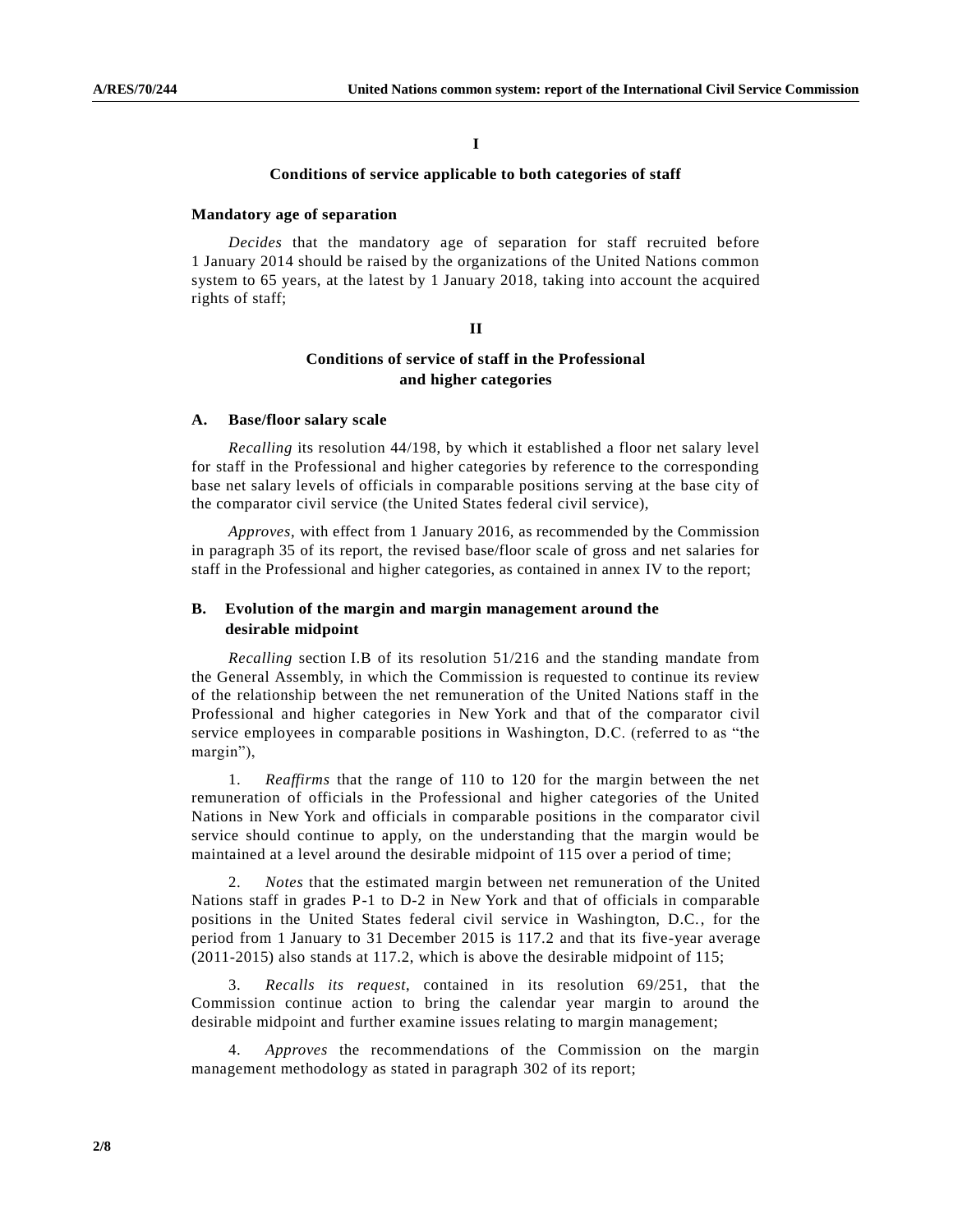5. *Decides* that, if the margin trigger levels of 113 or 117 are breached, the Commission should take appropriate action through the operation of the post adjustment system;

#### **III**

## **Review of the common system compensation package**

1. *Approves* the proposals on the common system compensation package, <sup>3</sup> subject to the provisions of the present resolution;

2. *Decides* that, unless otherwise established, these provisions should come into force on 1 July 2016;

3. *Takes note* of the fact that, following the submission of the Commission's report on the comprehensive review to the General Assembly, the freeze in the increases of allowances requested in section I.A, paragraph 5, of its resolution 68/253 will be discontinued, effective 1 January 2016 for the General Service and related categories and effective 1 January 2017 for the Professional and higher categories;

4. *Recalls* section I.A, paragraph 5, of its resolution 68/253, and requests the Commission to review all allowances under its purview in order to assess the requirements for upward revisions;

5. *Encourages* the Commission to continue its inclusive approach with the representatives of the different stakeholders of the common system;

#### **1. Unified salary scale and transitional measures**

6. *Approves* the proposed unified base/floor salary scale structure, as recommended by the Commission in paragraph 210 (*a*) and as shown in annex II, section A, of its report, as of 1 January 2017;

7. *Decides* that the unified salary scale should be updated, as recommended in paragraph 211 (*a*) and as shown in annex II, section A, of the report of the Commission, to reflect any adjustments in base/floor salaries that may be approved before its implementation;

8. *Approves* the grade and step matching of staff for conversion from the current salary scale structure to the unified salary scale structure, as recommended in paragraph 249 (*a*) and as shown in annex II, section B, of the report of the Commission;

9. *Decides* that:

**\_\_\_\_\_\_\_\_\_\_\_\_\_\_\_**

(*a*) The salary levels of staff members that are higher than those at the maximum step of their grade upon conversion to the unified salary scale should be maintained by the Commission as a pay protection measure;

(*b*) Those salaries should be adjusted for any changes in post adjustment, including consolidation of post adjustment to base salaries approved by the General Assembly;

<sup>3</sup> *Official Records of the General Assembly, Seventieth Session, Supplement No. 30* [\(A/70/30\)](http://undocs.org/A/70/30), chap. VI, sect. C.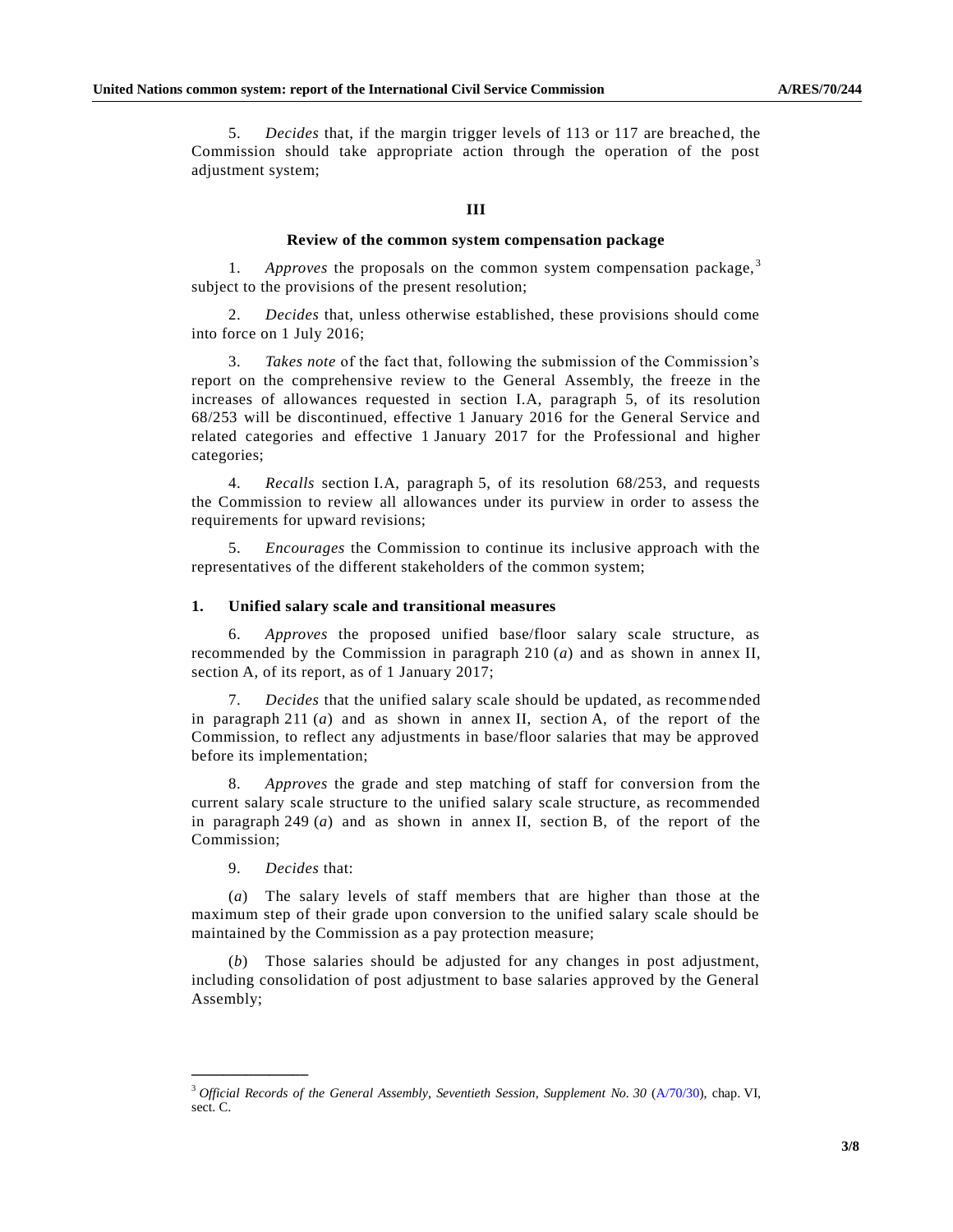(*c*) The Commission will maintain and adjust the applicable pensionable remuneration amounts for such salaries;

10. *Also decides* that:

(*a*) Staff members in receipt of the dependency rate of salary in respect of a dependent child at the time of conversion to the unified salary scale structure will receive a transitional allowance of 6 per cent of net remuneration in respect of that dependent child and that no child allowance should be paid concurrently in that case;

(*b*) The allowance will be reduced by 1 percentage point of net remuneration every 12 months thereafter;

(*c*) When the amount of the transitional allowance becomes equal to or less than the amount of the child allowance, the latter amount will be payable in lieu thereof;

(*d*) The transitional allowance will be discontinued if the child in respect of whom the allowance is payable loses eligibility;

11. *Further decides* that the net base salaries of the Assistant Secretaries-General and Under-Secretaries-General in the unified salary scale shall be established at the level of their present dependency rate of pay, reduced by 6 per cent, and that the pensionable remuneration of these grades should be maintained at their current levels;

#### **2. Staff assessment rates**

12. *Approves* the staff assessment rates to be used in conjunction with gross base salaries upon implementation of the unified salary scale, as recommended in paragraph 210 (*b*) and as shown in annex II, section C, of the report of the Commission;

13. *Decides* that these staff assessment rates should be reviewed two years after the implementation of the revised compensation system to ensure that there continues to be no adverse impact on the Tax Equalization Fund;

#### **3. Pensionable remuneration scale**

14. *Approves* the proposed pensionable remuneration scale, upon implementation of the proposed unified salary scale, as recommended in paragraph 210  $(c)$  and as shown in annex II, section D, of the report of the Commission;

15. *Decides* that the proposed pensionable remuneration scale should be updated to reflect any changes in net remuneration that may occur in New York before it is implemented to ensure that staff continue to receive at least the same pensionable remuneration;

16. *Also decides* that the pensionable remuneration scale should continue to be updated on the same date and by the same percentage as net remuneration changes in New York;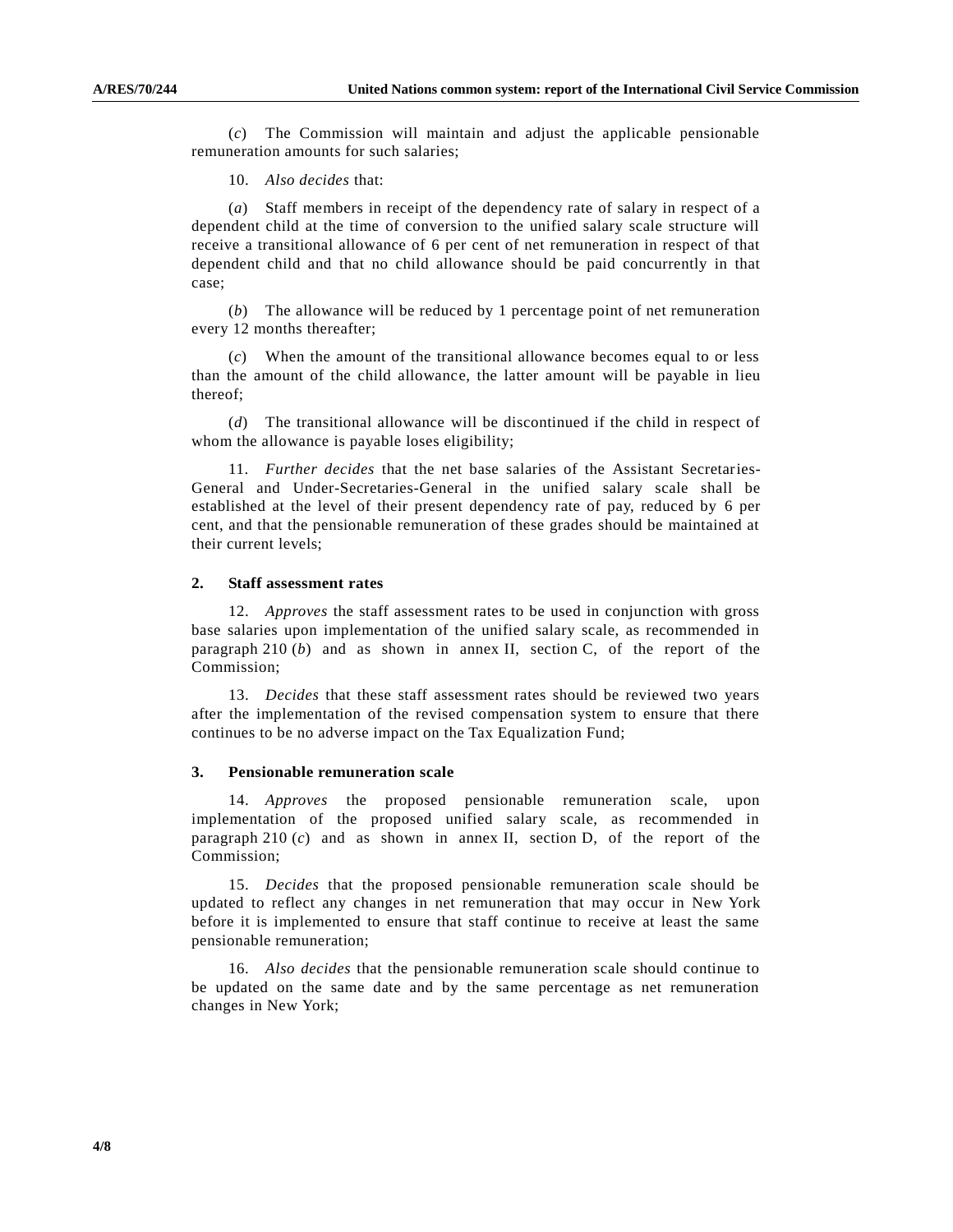### **4. Spouse allowance**

17. *Approves* the establishment of a dependent spouse allowance at the level of 6 per cent of net remuneration, as recommended in paragraph 210 (*d*) of the report of the Commission;

18. *Decides* that serving staff members with a dependent spouse should be paid a spouse allowance at the time of conversion to the unified salary scale, as recommended in paragraph 249 (*b*) of the report of the Commission;

#### **5. Single parent allowance**

19. *Decides* that staff members who are single parents and who provide main and continuous support for their dependent children shall receive an allowance in respect of the first dependent child, which shall be at the level of 6 per cent of net remuneration, and should be provided in lieu of the child allowance;

#### **6. Step increments and performance incentives**

20. *Decides* to grant within-grade step increments annually from step I to step VII and biennially thereafter for grades P-1 to P-5 and to maintain biennial steps at the D-1 and D-2 levels in accordance with the current system, as recommended in paragraph 279 (*a*) of the report of the Commission;

21. *Also decides* to maintain present eligibility arrangements for step increments;

22. *Further decides* to discontinue the current practice of granting accelerated step increments;

23. *Requests* the Commission to conduct a study on the performance management schemes in common system organizations and to formulate recommendations on performance incentives based on merit that are not related to cash rewards, such as the possibility of accelerated step increments, and invites the Commission to review its recommendations contained in annex III to its report in the light of its findings and to report thereon no later than the seventy-second session of the General Assembly;

24. *Also requests* the Commission to conduct a detailed study on the budgetary and administrative arrangements necessary for the establishment of a cash reward system, including funding, oversight and accountability mechanisms, and to report thereon no later than the seventy-second session of the General Assembly;

#### **7. Education grant**

25. *Decides* that the revised education grant scheme shall be introduced as of the school year in progress on 1 January 2018;

26. *Also decides* to revise the criteria covering post-secondary education to make the grant payable up to the end of the school year in which the child completes four years of post-secondary studies or attains a first post-secondary degree, whichever comes first, subject to the upper age limit of 25 years;

27. *Further decides* that admissible expenses should comprise tuition (including mother tongue tuition) and enrolment-related fees, as well as assistance with boarding expenses;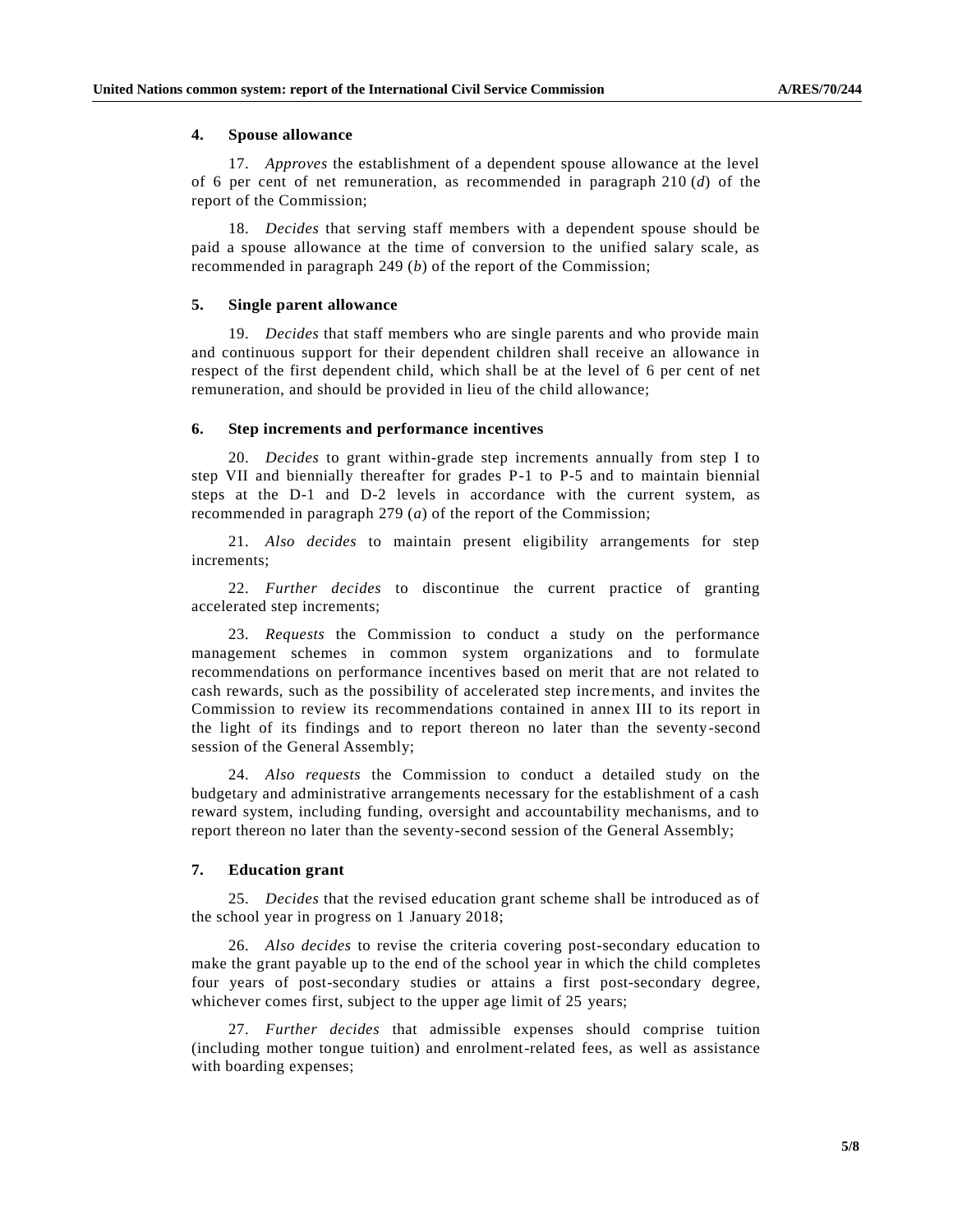28. *Decides* that tuition- and enrolment-related expenses should be reimbursed under a global sliding scale consisting of seven brackets, with declining reimbursement levels ranging from 86 per cent at the lowest bracket to 61 per cent at the sixth bracket and no reimbursement at the seventh bracket, as outlined in table 5 in the report of the Commission;

29. *Also decides* that boarding-related expenses should be paid by a lump sum of 5,000 United States dollars, and only to staff serving in field locations whose children are boarding to attend school outside the duty station at the primary or secondary level, and that, in exceptional cases, boarding assistance should be granted to staff at category H duty stations under the discretionary authority of executive heads;

30. *Further decides* that round-trip education grant travel between the staff member's duty station and the location of study should be provided for each academic year for a child of staff in receipt of assistance with boarding expenses;

31. *Decides* that capital assessment fees should be covered outside the education grant scheme by the organizations of the common system;

32. *Also decides* that the global sliding scale should be reviewed for possible adjustment, based on movements in tuition fees tracked biennially for a list of representative schools and upon assessment by the Commission;

33. *Further decides* that the amount of assistance with boarding expenses should be reviewed for possible adjustment, based on the movements in fees charged by boarding facilities of International Baccalaureate schools tracked biennially and upon assessment by the Commission;

34. *Decides* that the lists of both the representative schools and the International Baccalaureate schools mentioned in paragraph 356 (*f*) and (*g*) of the report of the Commission should be reviewed every six years for possible updating;

35. *Also decides* that the current scheme of the special education grant for children with disabilities shall continue to apply after the introduction of the revised regular education grant scheme, subject to the overall global ceiling equal to the upper limit of the sliding scale plus the amount equivalent to the boarding lump sum under the regular education grant scheme;

36. *Further decides* that the maximum admissible expenses for the special education grant should be synchronized with those of the education grant, so as to set the maximum at an amount equal to the upper limit of the top bracket of the applicable global sliding scale;

37. *Decides* that, for boarding assistance under the special education grant for children with disabilities, actual expenses should be used in the calculation of the total admissible expenses for reimbursement, up to the overall grant ceiling equal to the upper limit of the top bracket of the global sliding scale plus the amount of 5,000 dollars, equivalent to the boarding lump sum paid under the regular education grant scheme;

#### **8. Repatriation grant**

38. *Confirms* the rationale of the repatriation grant as an earned service benefit payable to expatriate staff members who leave the country of the last duty station upon separation;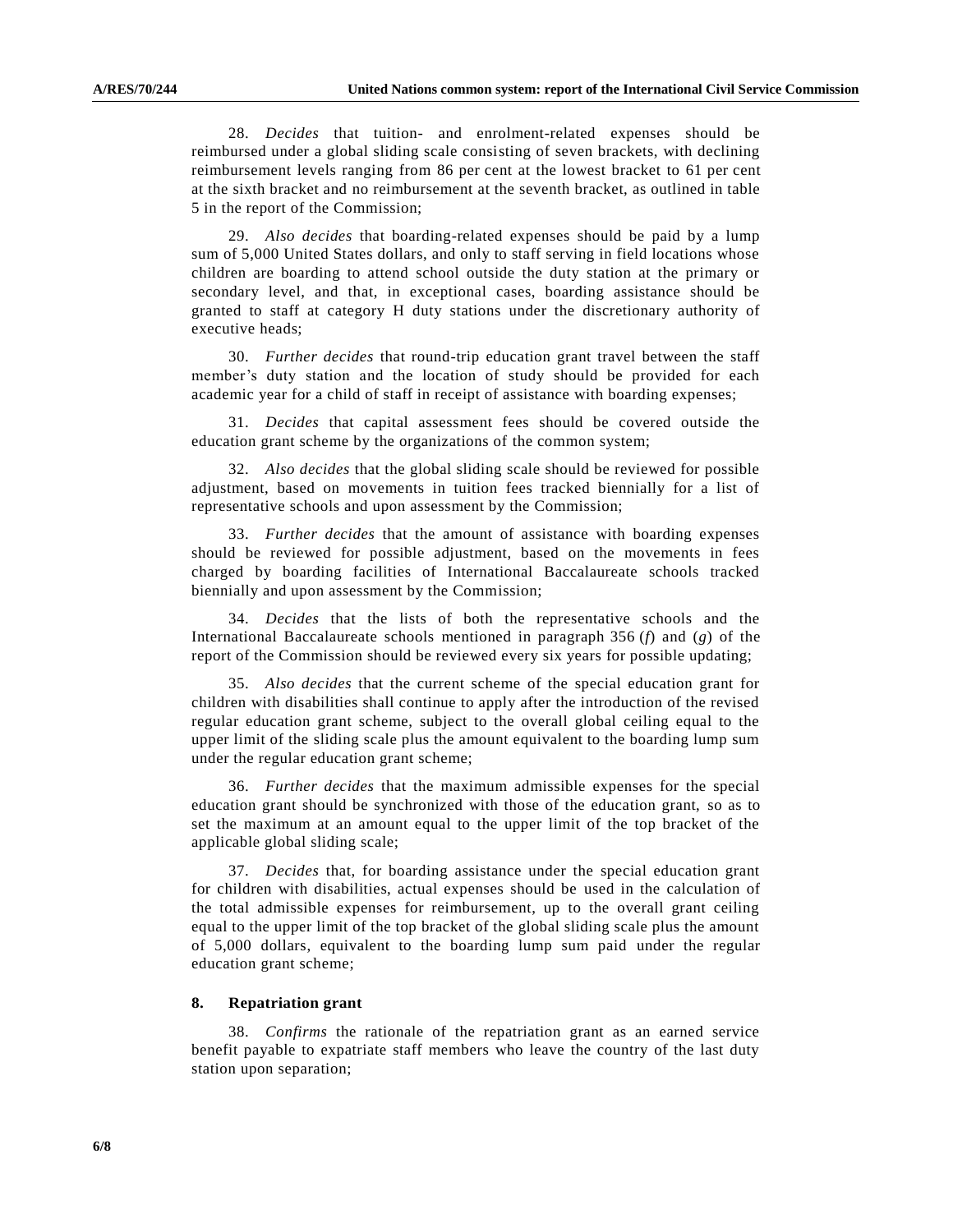39. *Decides* that a threshold of five years of expatriate service should be established as an eligibility requirement for the repatriation grant, as recommended in paragraph 375 of the report of the Commission;

40. *Also decides* that, upon transition to the revised scheme, current staff members should retain their eligibility within the current grant schedule up to the number of years of expatriate service accrued at the time of the implementation of the revised scheme;

## **9. Relocation-related elements**

41. *Approves* the Commission's recommendation to discontinue the non-removal allowance;

42. *Decides*, for staff who move before the implementation date of the new relocation package and who choose the option of non-removal of household goods, to continue to pay the non-removal allowance for up to five years at the same duty station or until the staff member moves to another duty station, as a transitional measure;

43. *Also decides* to retain the current approach to relocation travel, which would remain the responsibility of the organizations of the common system;

44. *Approves* the options concerning relocation shipments provided by the Commission in paragraph 399 (*d*) and (*f*) of its report;

45. *Decides* to provide a settling-in grant equivalent to 30 days of local daily subsistence allowance for staff, plus 15 days of local daily subsistence allowance for each accompanying eligible family member, and a lump-sum amount equivalent to one month of net base pay plus applicable post adjustment;

#### **10. Field allowances and benefits**

46. *Approves* the adjusted hardship system consisting of five categories, as proposed in paragraphs 122 and 413 of the report of the Commission, which would be effective immediately upon implementation and for which no transitional measures would be required;

47. *Also approves* the new non-family service allowance, in lieu of the current additional hardship allowance, as described in paragraph 421 of the report of the Commission, and underlines that no transitional measures would be put in place for this allowance;

48. *Further approves* the new mobility incentive to encourage mobility of staff to field duty stations, as recommended by the Commission in paragraphs 129 and 431 of its report, which would apply to staff with five consecutive years of prior service in an organization of the common system and from their second assignment, and which would exclude category H duty stations;

49. *Decides* to increase the proposed mobility incentive by 25 per cent upon the fourth assignment of a staff member and by 50 per cent upon the seventh assignment;

50. *Also decides* to maintain the provisions of the current rest and recuperation framework, as proposed by the Commission in paragraph 443 (*a*) of its report;